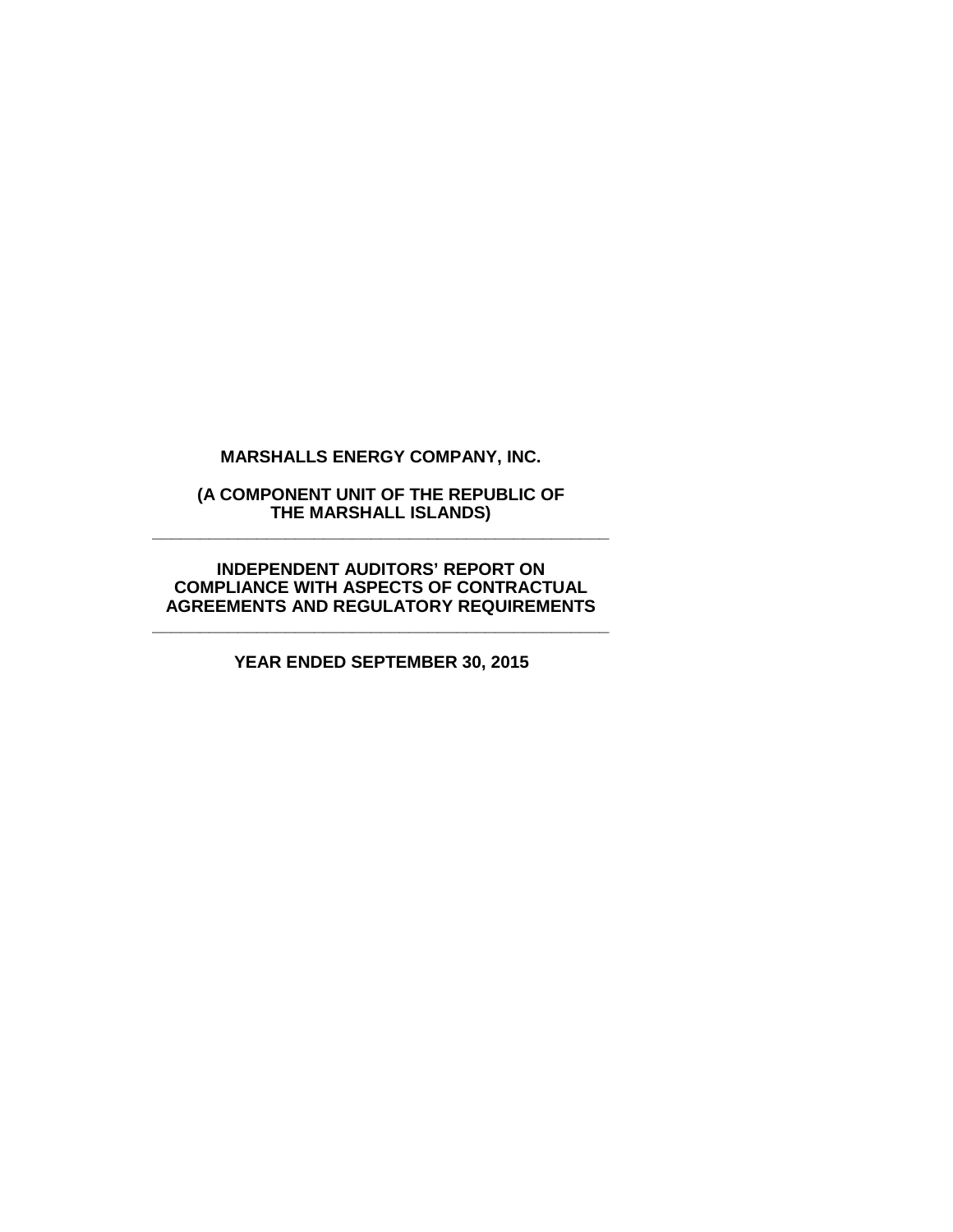

Deloitte & Touche LLP 361 South Marine Corps Drive Tamuning, GU 96913-3973 USA

Tel: (671)646-3884 Fax: (671)649-4932 www.deloitte.com

## **INDEPENDENT AUDITORS' REPORT ON COMPLIANCE WITH ASPECTS OF CONTRACTUAL AGREEMENTS AND REGULATORY REQUIREMENTS**

Board of Directors Marshalls Energy Company, Inc.:

We have audited, in accordance with auditing standards generally accepted in the United States of America and the standards applicable to financial audits contained in *Government Auditing Standards* issued by the Comptroller General of the United States, the financial statements of the Marshalls Energy Company, Inc. (MEC), which comprise the statement of net position as of September 30, 2015, and the related statements of revenue and expenses, and changes in net position, and of cash flows for the year then ended, and the related notes to the financial statements, and have issued our report thereon dated June 29, 2016. In accordance with *Government Auditing Standards*, we have also issued our report dated June 29, 2016, on our consideration of MEC's internal control over financial reporting and on our tests of its compliance with certain provisions of laws, regulations, contracts and grant agreements and other matters. No reports other than the reports referred to above and our schedule of findings and response related to our audit have been furnished to management.

In connection with our audit, we noted that MEC failed to comply with the terms, covenants, provisions, or conditions of their loan, grant, and security instruments as set forth in 7 CFR Part 1773, *Policy on Audits of Rural Utilities Service Borrowers*, §1773.33 and clarified in the Rural Utilities Service (RUS) policy memorandum dated February 7, 2014, insofar as they relate to accounting matters as enumerated below:

## RUS – Bulk Fuel Revolving Fund Grant Agreement

Criteria: The RUS – Bulk Fuel Revolving Fund Grant Agreement requires the following:

Section 10.8 of the grant award requires that the Grantee shall provide periodic progress reports as required by the grantor. The Grantee shall report on the expenditure of Grant Funds and any non-Federal project funds in quarterly financial reports and progress reports during the term of the grant. The Grantee shall attach Form SF425 "Federal Financial Report" for these reports. The financial status report shall show how the grant funds have been used to date and shall include a summary of loans approved, funds disbursed, payments of principal and interest received, communities served, and an accounting of expenditures made and remaining undisbursed Federal funds. Quarterly reports shall be due thirty days from the end of each quarter ending March 31, June 30, September 30, and December 31 of each year.

Condition:

Form SF 425, Federal Financial Report and report on the expenditure of Grant Funds for September 2015 were not prepared or provided to the Grantor.